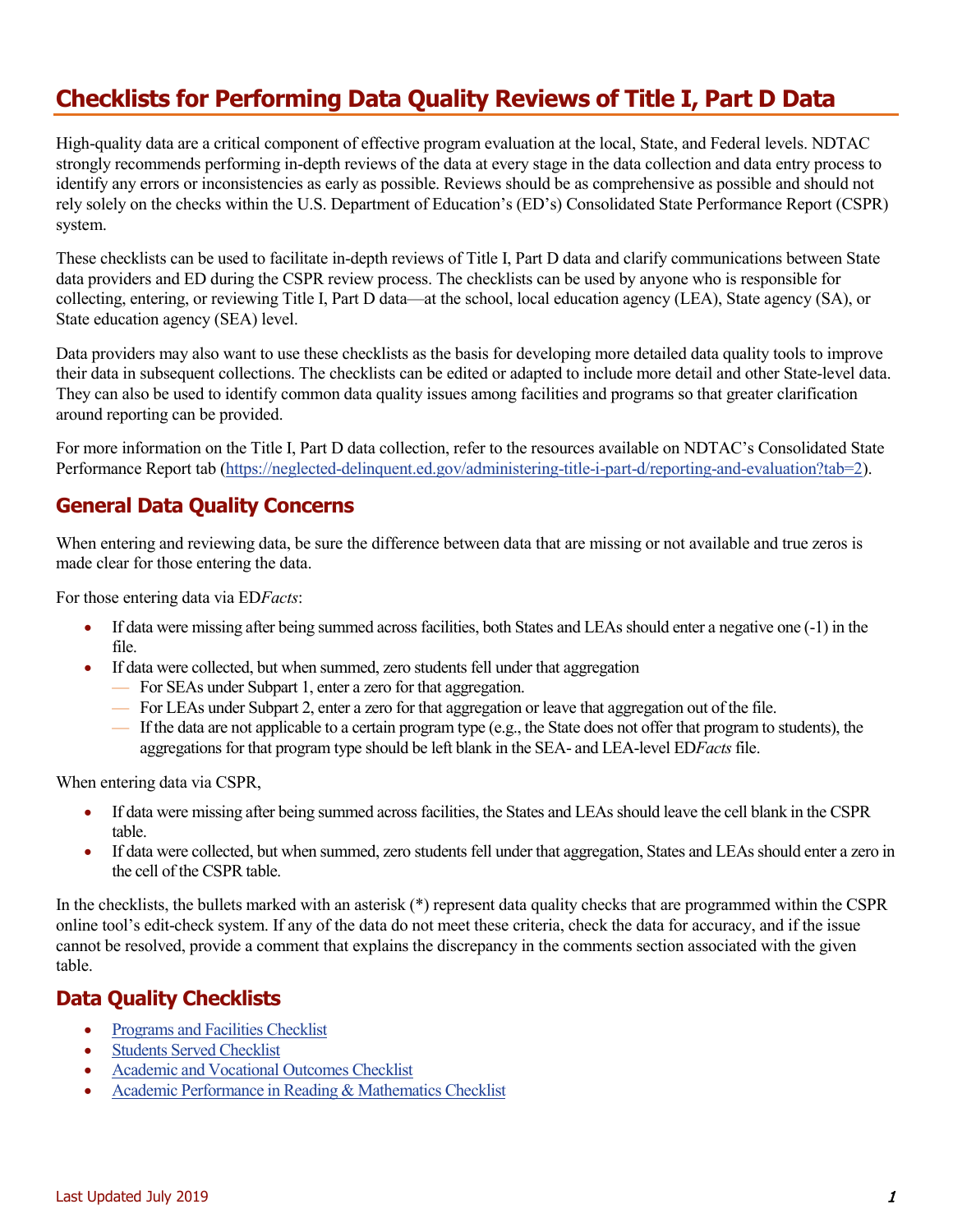

# <span id="page-1-0"></span>**M Programs and Facilities Checklist • CSPR Tables 2.5.1.1/2.5.3.1 and 2.5.1.2/2.5.3.2**

The "Programs and Facilities" section of the CSPR includes data on the number of programs that receive Part D funding, the average length of stay of students, and the number of programs that reported data during SY 2018-19.

**NOTE:** When reporting data for this section, submitting data or explaining the information provided for the number of programs receiving funding is important. Information on the number of programs that received funding should be available to the SEA and is not necessarily dependent on SA or LEA reporting. Providing accurate information regarding the types of programs that did or did not receive funds assists in interpreting all subsequent data.

#### **Checklist for Program/Facility Counts and Length of Stay (Tables 2.5.1.1/2.5.3.1)**

#### Facility/program counts

- $\Box$  Data are reported for all facilities or programs that received Title I, Part D funds.
- $\Box$  If an entire program or facility type did not receive Part D funding (e.g., if no neglect programs were funded under Part D), the cells have been left blank and a comment has been provided to indicate that no programs of this type received funding.

#### Average length of stay

- $\Box$  The reported average length of stay in days is fewer than or equal to 365 days; the stay should only reflect the period of enrollment that occurred within the current reporting year. \*
- $\Box$  The calculations for average length of stay have been weighted, per the instructions provided in NDTAC's "Reporting Tool: Creating a Weighted Average Length of Stay."
- $\Box$  Stays from students with multiple visits during the reporting year are included in the average length of stay.

#### **Checklist for Programs and Facilities That Reported (Tables 2.5.1.2/2.5.3.2)**

- $\Box$  The number of programs reporting data equals the number of programs that received Title I, Part D funding (as reported in 2.5.1.1/2.5.3.1). \*
- $\Box$  If the number of programs reporting data is lower than the number of programs that received funding, comments are provided for those programs that were not able to report data.

*\*Items marked with an asterisk reflect the data quality warnings that are programmed within ED's online edit-check system.* 

#### **Related Resources and Instructions for Counting Part D Programs and Facilities**

- See NDTAC's "CSPR Guide," chapter 3, for more information on program and facility counts, and an explanation of the reporting instructions for tables 2.5.1.1/2.5.3.1 and 2.5.1.2/2.5.3.2
- See NDTAC's "Reporting Tool: Creating a Weighted Average Length of Stay" [\(https://neglected](https://neglected-delinquent.ed.gov/sites/default/files/NDTAC_ReportingTool_ALS.pdf)[delinquent.ed.gov/sites/default/files/NDTAC\\_ReportingTool\\_ALS.pdf\)](https://neglected-delinquent.ed.gov/sites/default/files/NDTAC_ReportingTool_ALS.pdf).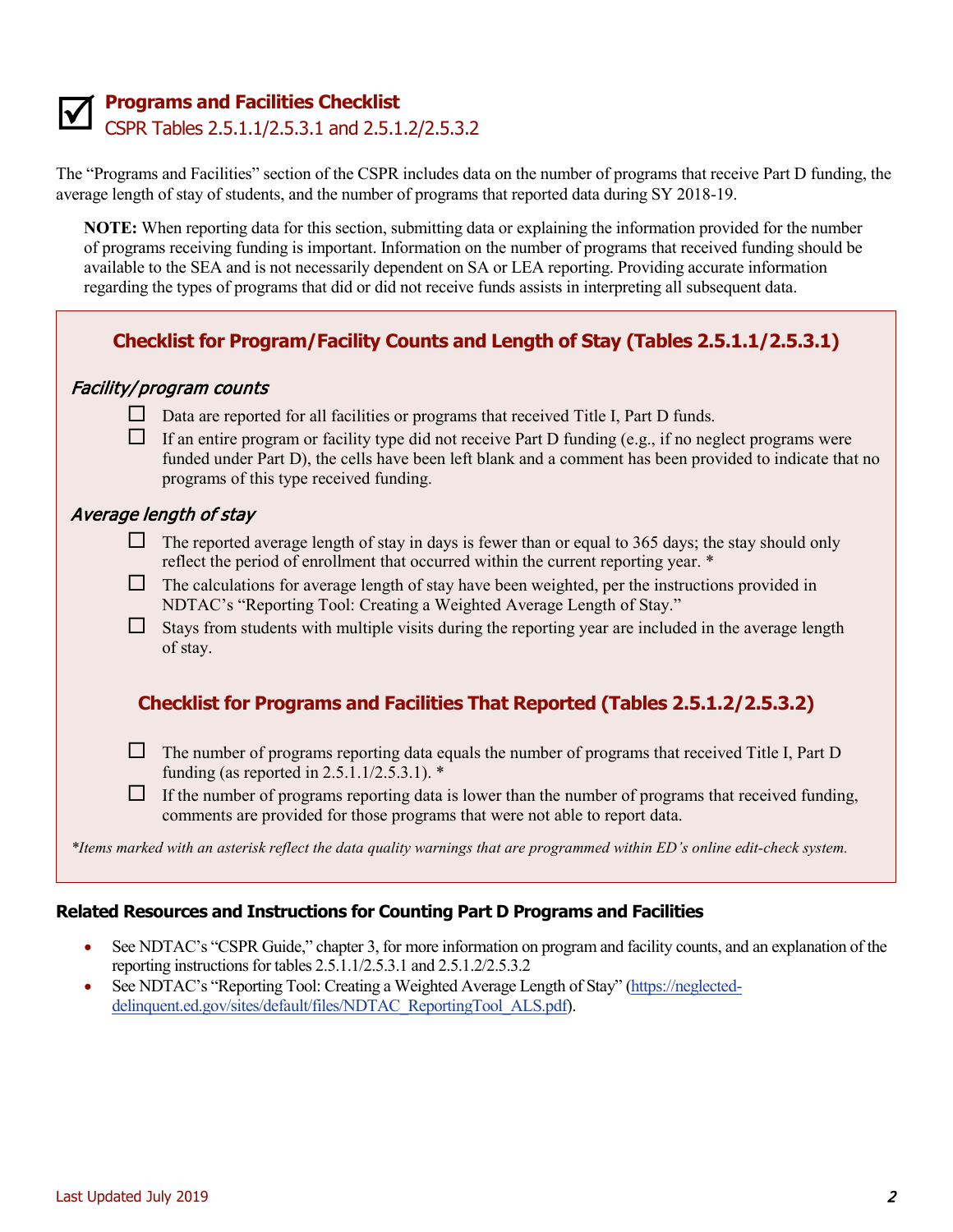

#### <span id="page-2-0"></span>**Students Served Checklist** CSPR Tables 2.5.1.3/2.5.3.3

This section of the CSPR collects data on the number of students served through Title I, Part D-funded programs, their demographic information (such as racial and ethnic categories, age, and sex), and disability and limited English proficiency (LEP) status.

**NOTE:** Providing accurate student age data is important, as these values will be used when calculating student outcome data (e.g., the percentage of students aged 16–21 years obtaining a high school diploma).

|                                           |        | <b>Checklist for Number of Students Served</b>                                                                                                                                                                                                                                                                                                                                |  |  |  |  |  |
|-------------------------------------------|--------|-------------------------------------------------------------------------------------------------------------------------------------------------------------------------------------------------------------------------------------------------------------------------------------------------------------------------------------------------------------------------------|--|--|--|--|--|
| Unduplicated and long-term student counts |        |                                                                                                                                                                                                                                                                                                                                                                               |  |  |  |  |  |
|                                           |        | Students with multiple enrollments within the same facility are counted only once in the unduplicated<br>student count.                                                                                                                                                                                                                                                       |  |  |  |  |  |
|                                           | $\Box$ | The total number of long-term students is lower than or equal to the number of unduplicated students<br>reported (per facility or program type). *                                                                                                                                                                                                                            |  |  |  |  |  |
|                                           | $\Box$ | Only students with stays of 90 or more consecutive calendar days are included in the long-term student<br>count.                                                                                                                                                                                                                                                              |  |  |  |  |  |
| Racial and ethnic categories              |        |                                                                                                                                                                                                                                                                                                                                                                               |  |  |  |  |  |
|                                           | ⊔      | The number of students reported in the racial and ethnic categories is equal to the unduplicated count of<br>students (per facility or program type). *                                                                                                                                                                                                                       |  |  |  |  |  |
|                                           |        | $\Box$ If students were reported in categories other than those established by ED, a note is provided in the<br>comments section identifying the number of students who were not entered into the table. The total<br>number of students reported, including students noted in the comments section for racial and ethnic<br>categories, should equal the unduplicated count. |  |  |  |  |  |
| Sex and Age                               |        |                                                                                                                                                                                                                                                                                                                                                                               |  |  |  |  |  |
|                                           |        | The total number of students reported under each of the sex and age columns is equal to the unduplicated<br>count of students (per facility or program type). *                                                                                                                                                                                                               |  |  |  |  |  |
|                                           | $\Box$ | If the data on sex or age do not align with the unduplicated count, an explanation is provided in the<br>comments section.                                                                                                                                                                                                                                                    |  |  |  |  |  |
|                                           | $\Box$ | Age data are disaggregated according to the CSPR instructions. If age data must be reported in ranges,<br>provide an explanation in the comments section.                                                                                                                                                                                                                     |  |  |  |  |  |
|                                           |        | Students with disabilities (per IDEA) and limited English proficiency (LEP)                                                                                                                                                                                                                                                                                                   |  |  |  |  |  |
|                                           | ⊔      | The number of students with disabilities, as identified by IDEA, is equal to or lower than the unduplicated<br>count of students (per facility or program type).                                                                                                                                                                                                              |  |  |  |  |  |
|                                           | $\Box$ | The number of students who have limited English proficiency (LEP) is equal to or lower than the<br>unduplicated count of students (per facility or program type).                                                                                                                                                                                                             |  |  |  |  |  |
|                                           |        | *Items marked with an asterisk reflect the data quality warnings that are programmed within ED's online edit-check system.                                                                                                                                                                                                                                                    |  |  |  |  |  |

#### **Related Resources and Instructions for Counting Students Served**

- The EDFacts specification files [\(http://www2.ed.gov/about/inits/ed/edfacts/file-specifications.html\)](http://www2.ed.gov/about/inits/ed/edfacts/file-specifications.html) related to student demographics are C119 and C127.
- See NDTAC's 'CSPR Guide,' chapter 3, for more information about counting students served.
- NDTAC's "Reporting Tool: Collecting and Reporting Racial Ethnic Data in Seven Categories" [\(https://neglected](https://neglected-delinquent.ed.gov/sites/default/files/NDTAC_ReportingTool_RED.pdf)[delinquent.ed.gov/sites/default/files/NDTAC\\_ReportingTool\\_RED.pdf\)](https://neglected-delinquent.ed.gov/sites/default/files/NDTAC_ReportingTool_RED.pdf).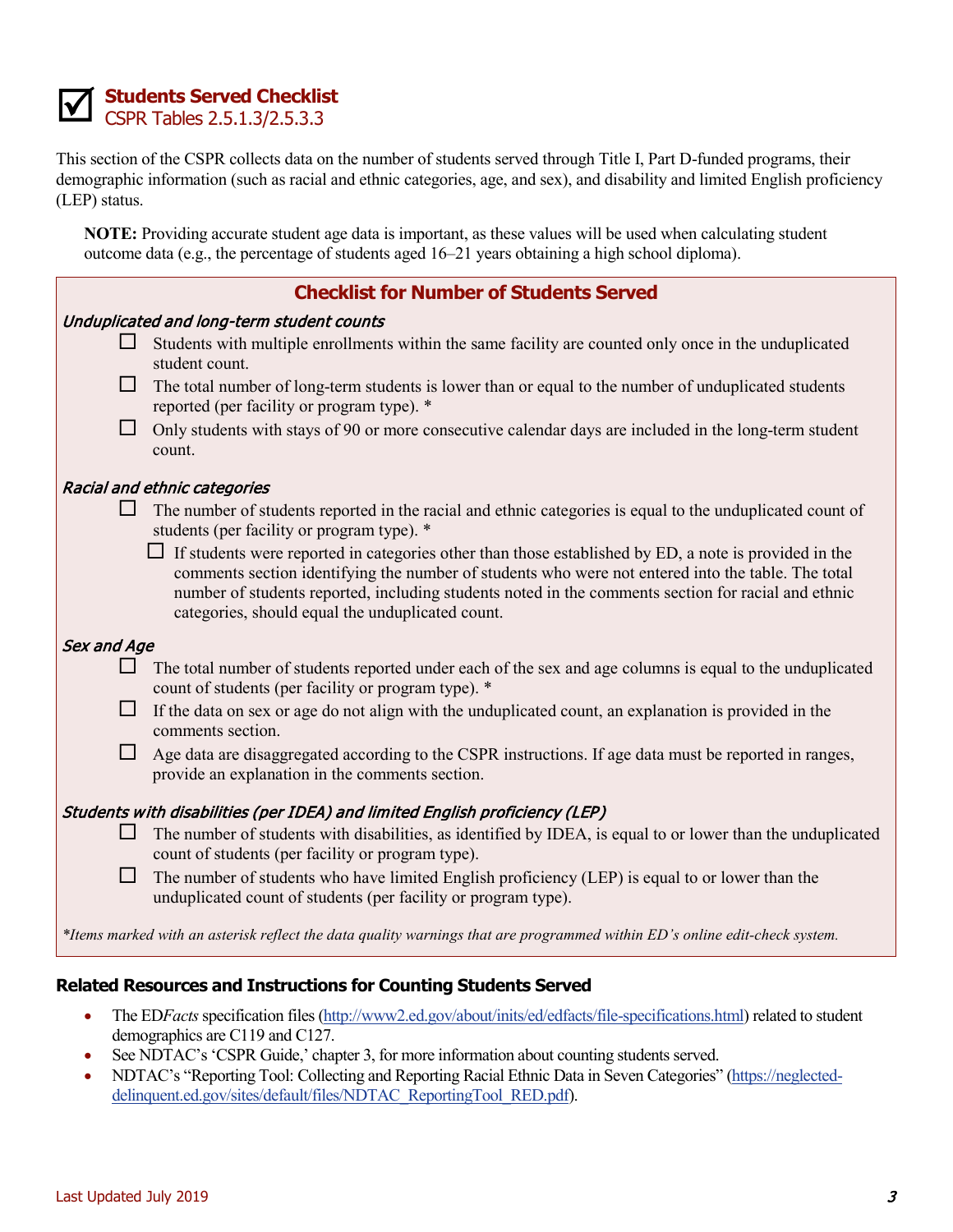# **Academic and Vocational Outcomes Checklist**

<span id="page-3-0"></span>CSPR Tables 2.5.1.4/2.5.3.4

This section of the CSPR collects data on the number of students that achieved any of eight possible academic or vocational outcomes. The outcomes are broken down into three tables. Outcomes in the last two of the following three tables should be reported as they have been attained during either (a) only the enrollment period and/or (b) a transition period of up to 90 days after exit.

- 1. **Outcomes (once per student only after exit):** This table includes outcomes that a student is generally able to achieve only after exit (e.g., students who return to their local district school).
- 2. **Outcomes (once per student):** This table includes outcomes that a student is able to achieve only once in their lives (e.g., earning a GED or high school diploma).
- 3. **Outcomes (once per student, per time period):** This table includes outcomes that a student may achieve during each time period (e.g., in facility and/or 90 days after exit).

**NOTE:** Two of the Federal performance indicators for Title I, Part D—the percentage of students who earned high school course credits and the percentage of students who obtained a high school diploma or GED—are calculated on the basis of the data provided in these tables. Data providers should pay particular attention to the quality of the data around these indicators.

Data providers should be aware of the methodology used by ED when calculating outcome percentages. ED may not identify students as being "age-eligible" in the same manner as all States. If the age eligibility for reporting States differs from ED's, this should be noted in the comment section of the CSPR. For age eligibility information from ED, please see the table below.

| <b>Checklist for Academic and Vocational Outcomes (Tables 2.5.1.4/2.5.3.4)</b> |                                                                                                                                                                                                                                                                                                                                                                                                                                                                                                                                                                        |  |  |  |  |  |
|--------------------------------------------------------------------------------|------------------------------------------------------------------------------------------------------------------------------------------------------------------------------------------------------------------------------------------------------------------------------------------------------------------------------------------------------------------------------------------------------------------------------------------------------------------------------------------------------------------------------------------------------------------------|--|--|--|--|--|
| Outcomes (once per student, only after exit)                                   |                                                                                                                                                                                                                                                                                                                                                                                                                                                                                                                                                                        |  |  |  |  |  |
| $\mathsf{L}$<br>$\Box$<br>⊔                                                    | For each outcome, the number of students reported under the "after exit" time period does not exceed<br>the unduplicated count of students reported in tables $2.5.1.3/2.5.3.3$ (per facility or program type). $*$<br>For each outcome, the number of students reported under the "after exit" time period does not exceed<br>the number of age-eligible students who could reasonably be expected to achieve that outcome (per<br>facility or program type).<br>If the number of students reported in any cell exceeds the number of age-eligible students (per ED's |  |  |  |  |  |
|                                                                                | guidelines, below), an explanation is provided about the ages at which students are eligible to achieve an<br>outcome in the given State and the related number of students who fall into that category (per facility or<br>program type).                                                                                                                                                                                                                                                                                                                             |  |  |  |  |  |
| Outcomes (once per student)                                                    |                                                                                                                                                                                                                                                                                                                                                                                                                                                                                                                                                                        |  |  |  |  |  |
| $\sqcup$                                                                       | For each outcome, the number of students reported under the "in facility" time period does not exceed<br>the unduplicated count of students, per program type, reported in tables 2.5.1.3/2.5.3.3 (per facility or<br>program type). *                                                                                                                                                                                                                                                                                                                                 |  |  |  |  |  |
| $\Box$                                                                         | For each outcome, the number of students reported under the "after exit" time period does not exceed<br>the unduplicated count of students, per program type, reported in tables 2.5.1.3/2.5.3.3 (per facility or<br>program type). *                                                                                                                                                                                                                                                                                                                                  |  |  |  |  |  |
| $\Box$                                                                         | For each outcome, the number of students reported under the "in facility" time period does not exceed<br>the number of age-eligible students who could reasonably be expected to achieve that outcome (per<br>facility or program type).                                                                                                                                                                                                                                                                                                                               |  |  |  |  |  |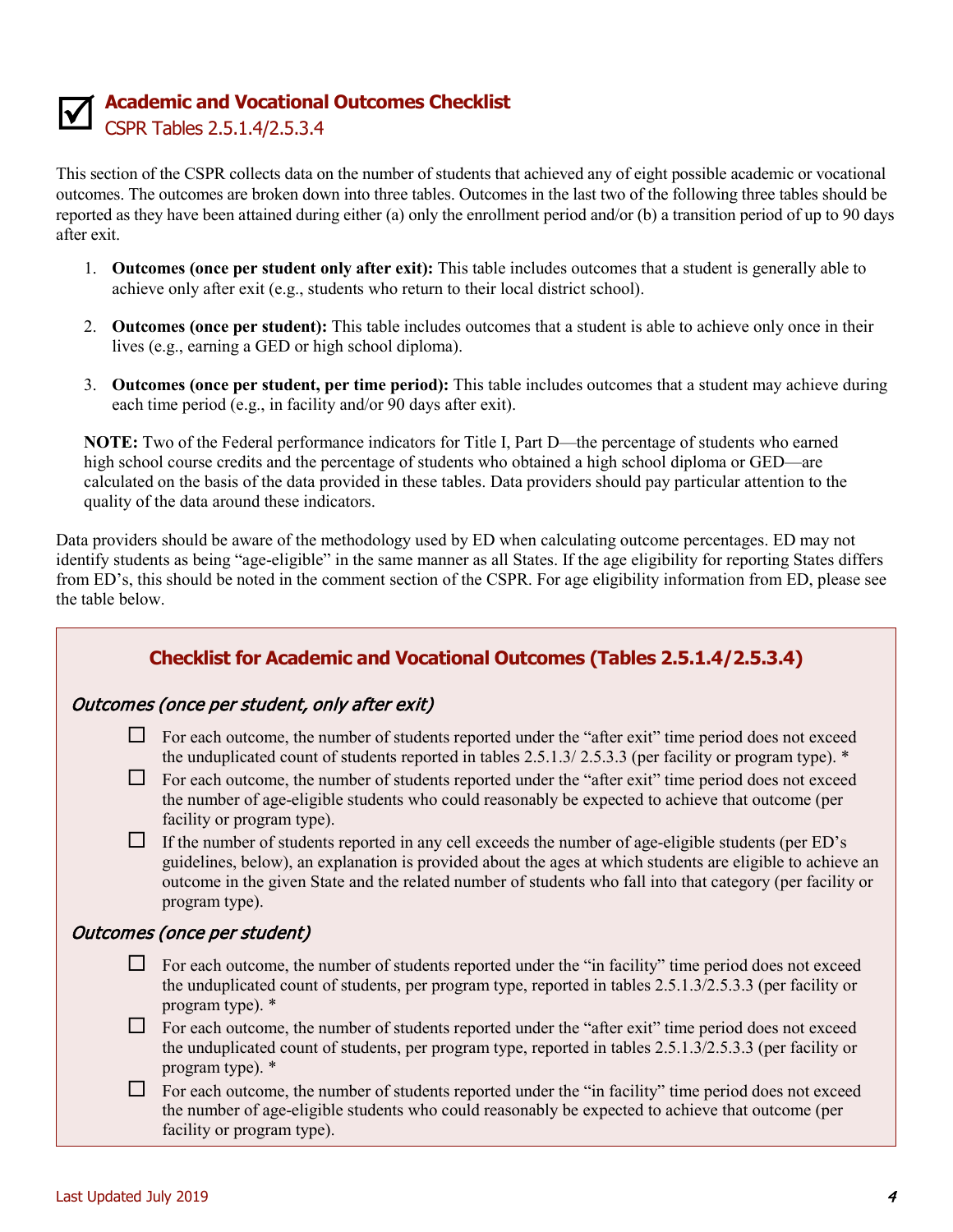| <b>Checklist for Academic and Vocational Outcomes (Tables 2.5.1.4/2.5.3.4)</b> |                                                                                                                                                                                                                                                                                                                                                                                                                                     |  |  |  |  |  |
|--------------------------------------------------------------------------------|-------------------------------------------------------------------------------------------------------------------------------------------------------------------------------------------------------------------------------------------------------------------------------------------------------------------------------------------------------------------------------------------------------------------------------------|--|--|--|--|--|
| $\Box$                                                                         | For each outcome, the number of students reported under the "after exit" time period does not exceed<br>the number of age-eligible students who could reasonably be expected to achieve that outcome (per<br>facility or program type).                                                                                                                                                                                             |  |  |  |  |  |
| $\Box$                                                                         | If the number of students reported in any cell exceeds the number of age-eligible students (per ED's<br>guidelines, below), an explanation is provided about the ages at which students are eligible to achieve an<br>outcome in the given State and the related number of students who fall into that category (per facility or<br>program type).                                                                                  |  |  |  |  |  |
| $\Box$                                                                         | The total number of students obtaining outcomes that a student is able to achieve only one time (e.g.,<br>earned a GED and obtained high school diploma) does not exceed the total unduplicated count (per<br>facility or program type).                                                                                                                                                                                            |  |  |  |  |  |
| Outcomes (once per student per time period)                                    |                                                                                                                                                                                                                                                                                                                                                                                                                                     |  |  |  |  |  |
| $\Box$                                                                         | For each outcome, the number of students reported under the "in facility" time period does not exceed<br>the unduplicated count of students reported in tables 2.5.1.3/2.5.3.3 (per facility or program type). *<br>For each outcome, the number of students reported under the "after exit" time period does not exceed<br>the unduplicated count of students reported in tables 2.5.1.3/2.5.3.3 (per facility or program type). * |  |  |  |  |  |
|                                                                                | $\Box$ For each outcome, the number of students reported under the "in facility" time period does not<br>exceed the number of age-eligible students who could reasonably be expected to achieve that<br>outcome (per facility or program type).                                                                                                                                                                                     |  |  |  |  |  |
|                                                                                | $\Box$ For each outcome, the number of students reported under the "after exit" time period does not exceed<br>the number of age-eligible students who could reasonably be expected to achieve that outcome (per<br>facility or program type).                                                                                                                                                                                      |  |  |  |  |  |
| $\Box$                                                                         | If the number of students reported in any cell exceeds the number of age-eligible students (per ED<br>guidelines below), an explanation is provided about the ages at which students are eligible to achieve an<br>outcome in the given State and the related number of students who fall into that category (per facility or<br>program type).                                                                                     |  |  |  |  |  |
|                                                                                | *Items marked with an asterisk reflect the data-quality warnings that are programmed within ED's online edit-check system.                                                                                                                                                                                                                                                                                                          |  |  |  |  |  |

#### **Related Instructions for Student Academic Outcomes**

- The EDFacts specification files [\(http://www2.ed.gov/about/inits/ed/edfacts/file-specifications.html\)](http://www2.ed.gov/about/inits/ed/edfacts/file-specifications.html) related to student academic and vocational outcomes are C180 and C181.
- See NDTAC's CSPR Guide, chapter 3, regarding reporting student academic outcomes.

#### **ED Age-Eligible Guidelines**

ED does not require use of these age ranges within States. They are used to best estimate the percent of students achieving each outcome, so students who would not be eligible are not included in the calculation. ED requests that States explain when their eligibility requirements are not the same as ED's age ranges (see below) to better understand the collection.

| <b>Academic or vocational outcome</b>      | ED's age range    | <b>Academic or vocational outcome</b>              | ED's age range    |
|--------------------------------------------|-------------------|----------------------------------------------------|-------------------|
| 1. Enrolled in their local district school | 6–21 years old    | 5. Obtained high school diploma                    | $16-21$ years old |
| 2. Earned high school course credits       | $13-21$ years old | 6. Accepted or enrolled in postsecondary education | $16-21$ years old |
| 3. Enrolled in a GED program               | $14-21$ years old | 7. Enrolled in job-training courses/programs       | $16-21$ years old |
| 4. Earned a GED                            | $16-21$ years old | 8. Obtained employment                             | 14–21 years old   |